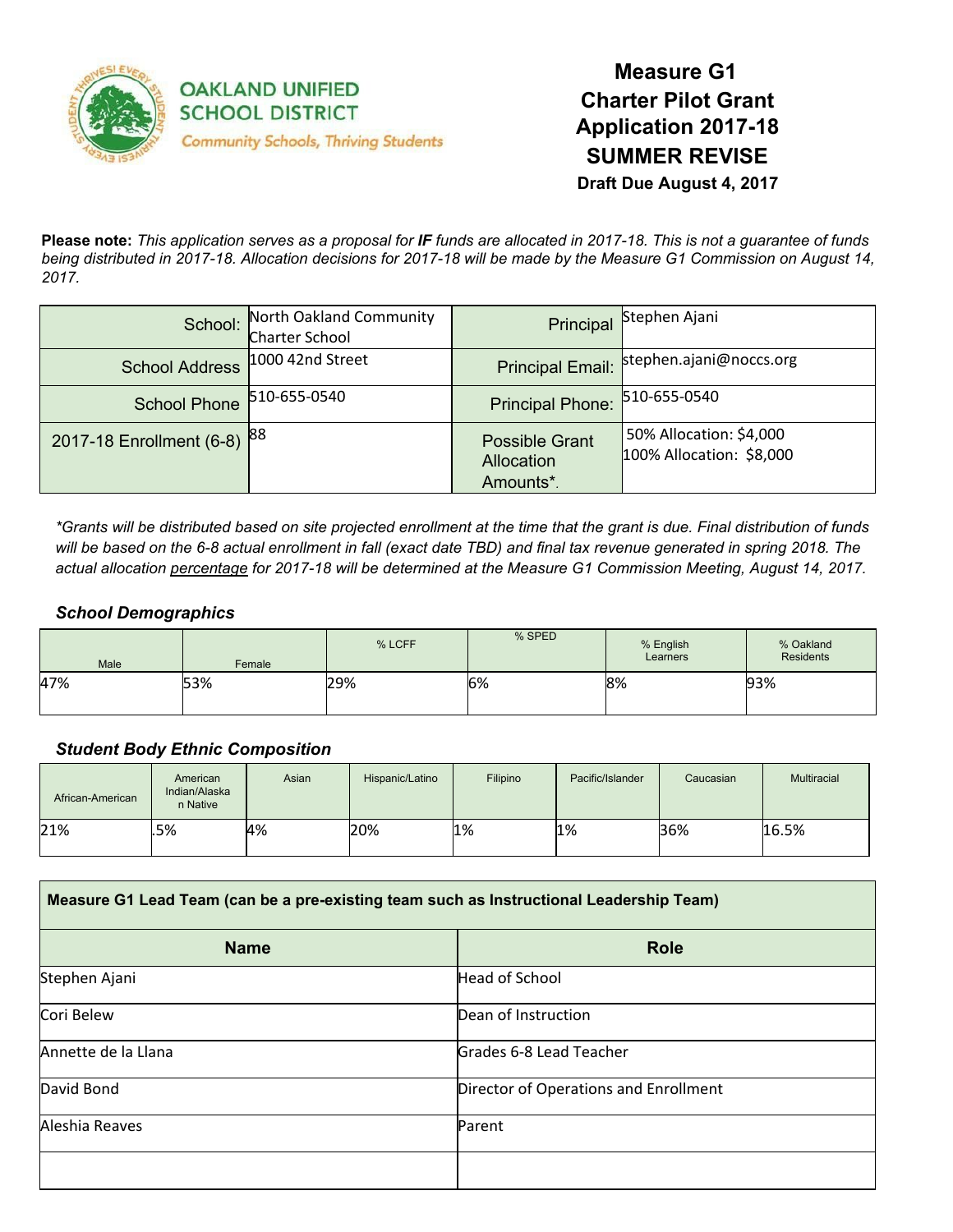#### **School Vision:**

NOCCS is an equitable, excellent, artfully innovative school as measured by multiple outputs. Our entire school community shares, holds, and "walks the talk" of Equity – it is an integral part of our school culture. We have leveraged and adapted our model, curriculum, and systems to best serve our most vulnerable learners. *— from Vision 2020 (NOCCS Strategic Plan)*

Additionally, and particularly relevant to Measure G1 Goals, our *Graduate Profile* articulates what we expect all NOCCS students to know and be able to demonstrate upon graduation. Among its four key expectations is that our students will "Communicate powerfully, and express their understanding in multiple forms (visual arts, poetry, song, dramatic performances, formal presentations, debates, etc.)."

#### *Middle School Measure G1 Self- Assessment:*

*Please insert score based on the completed Measure G1 Initial Self-Assessment. Site should engage Site Leadership Team (i.e ILT) and Community (i.e. School Governance Body, PTA/PTSA) in the self-assessment process using the self-assessment rubric and score their school prior to completing the Budget Justification and Narrative Section below.*

| <b>Music (Rubric Score)</b>                                |              | Art (Visual Arts, Theater, and Dance)             |              |
|------------------------------------------------------------|--------------|---------------------------------------------------|--------------|
| <b>Access and Equitable</b><br><b>Opportunity</b>          | <b>Basic</b> | <b>Access and Equitable</b><br><b>Opportunity</b> | Quality      |
| <b>Instructional Program</b>                               | Entry        | <b>Instructional Program</b>                      | Basic        |
| <b>Staffing</b>                                            | Entry        | <b>Staffing</b>                                   | <b>Basic</b> |
| <b>Facilities</b>                                          | Entry        | <b>Facilities</b>                                 | Basic        |
| <b>Equipment and Materials</b>                             | Entry        | <b>Equipment and Materials</b>                    | Entry        |
| <b>Teacher Professional</b><br>Learning                    | Entry        | <b>Teacher Professional</b><br>Learning           | <b>Basic</b> |
| <b>World Language (Rubric)</b>                             |              |                                                   |              |
| <b>Content and Course</b><br><b>Offerings</b>              | Developing   |                                                   |              |
| <b>Communication</b>                                       | Emerging     |                                                   |              |
| <b>Real world learning and</b><br><b>Global competence</b> | Emerging     |                                                   |              |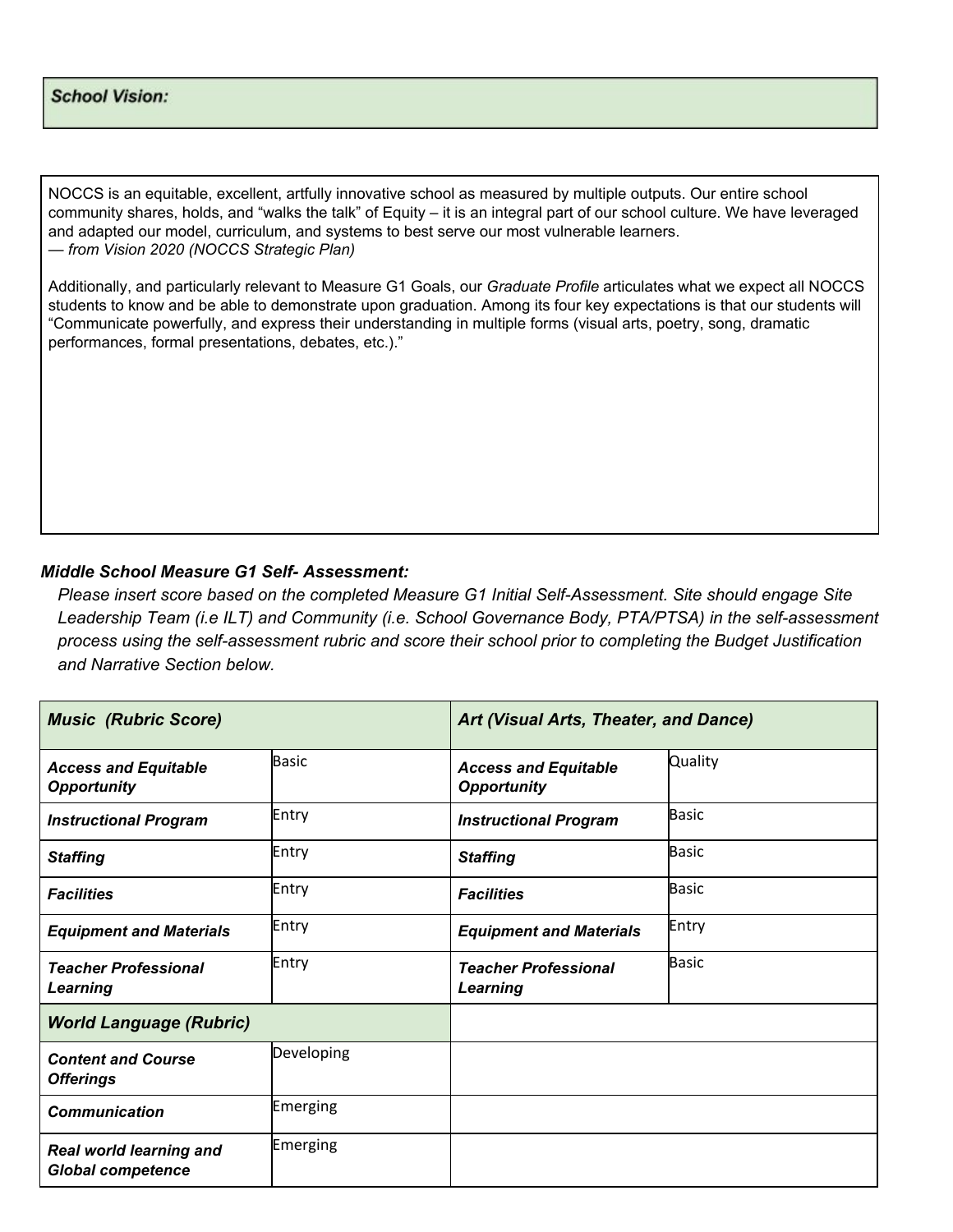#### *Measure G1 Data Analysis*

| 5th - 6th Grade Enrollment/Retention<br>(Culture Data/Site Plan<br><b>Data/Enrollment)</b> |                                                      | <b>Safe and Positive School Culture</b>         |                                                                                                                                                                                                                     |  |
|--------------------------------------------------------------------------------------------|------------------------------------------------------|-------------------------------------------------|---------------------------------------------------------------------------------------------------------------------------------------------------------------------------------------------------------------------|--|
| 2016-17 Enrollment Data<br>(projection vs. actual)                                         | 75% Proj. Retention Rate<br>59% Act. Retention Rate  | <b>Culture data - Suspension</b>                |                                                                                                                                                                                                                     |  |
| <b>Elementary School</b><br>(ES) Outreach<br><b>Strategy Actions</b>                       | Yes. Parent/guardian<br>tour, student tour           | <b>Culture data - Chronic</b><br><b>Absence</b> |                                                                                                                                                                                                                     |  |
| <b>Programs to support ES</b><br>students transition to MS                                 | Yes, student visit<br>morning, Gr 6-8<br>Orientation | Survey data - families,<br>students, teachers   | My child feels physically safe<br>at school = $88\%$<br>My child's teachers<br>successfully create a sense of<br>community in their<br>$classrooms = 78%$<br><b>KResults from annual</b><br>parent/guardian survey) |  |

*Please make sure to provide meeting agenda and minutes of the engagement meetings with this application.*

| <b>Community Engagement Meeting(s)</b>                     |             |  |  |
|------------------------------------------------------------|-------------|--|--|
| <b>Community Group</b>                                     | <b>Date</b> |  |  |
| <b>Family Teacher Organization (FTO) Community Meeting</b> | 4/13/17     |  |  |
| Head of School's Coffee and Conversation                   | 4/14/17     |  |  |

| <b>Staff Engagement Meeting(s)</b> |             |  |
|------------------------------------|-------------|--|
| <b>Staff Group</b>                 | <b>Date</b> |  |
| Leadership Team meeting            | 3/31/17     |  |
|                                    |             |  |

## *Budget Justification and Narrative*

In the following sections, please review the self assessment and reflect on your team's plan to:

1. Identify the team (i.e. ILT function, community; school governance body, PTA) to engage in self-assessments and generate a design plan for electives, 5th - 6th grade retention, and school culture . This Team will create the Implementation Plan to address the following:

## T**he Goals of the Measure**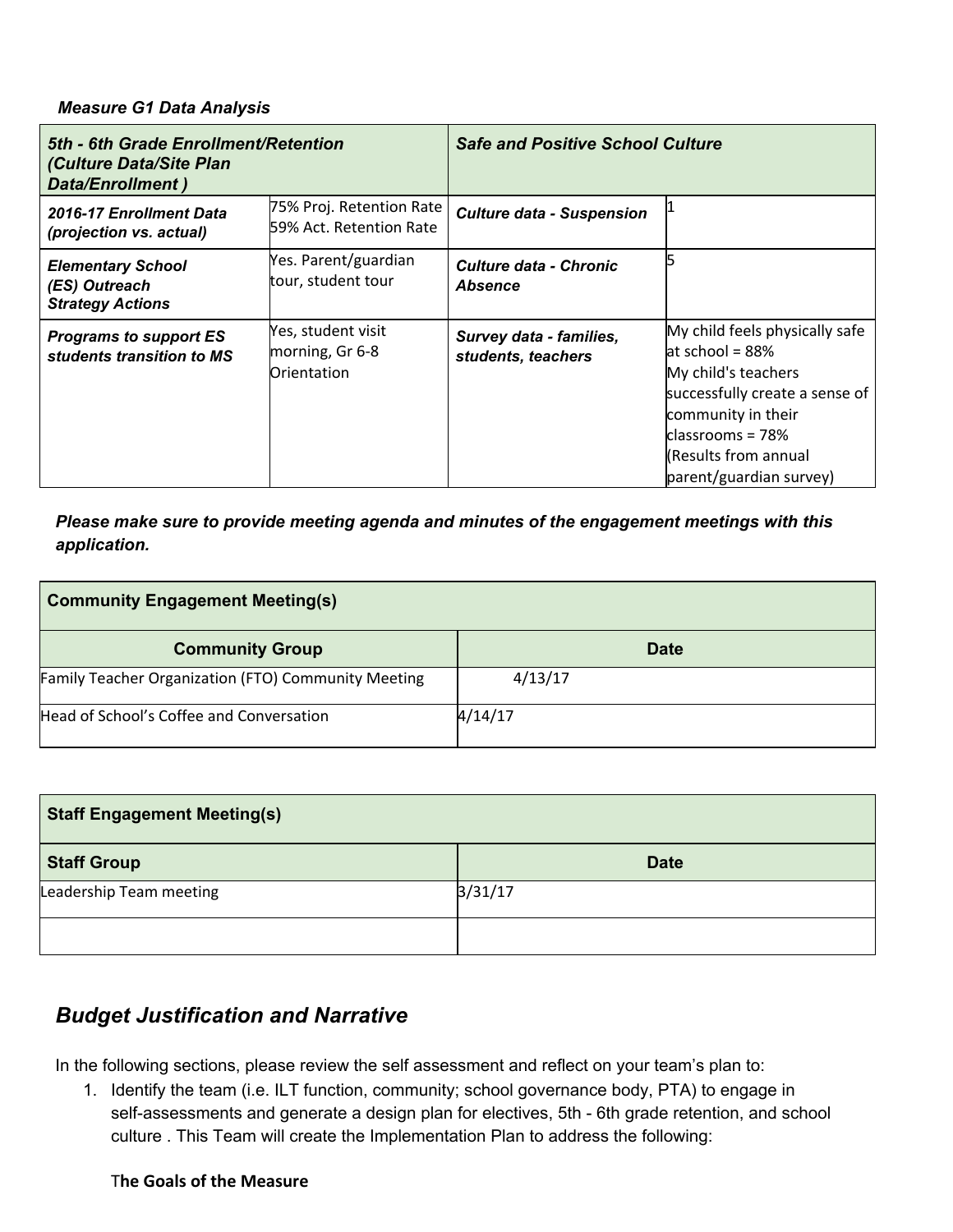- Increase access to courses in arts, music, and world languages in grades 6-8
- Improve student retention during the transition from elementary to middle school
- Create a more positive and safe middle school learning environment
- 2. You **MUST** describe the current programmatic narrative for **EACH** section of the budget narrative based on the Measure G1 Initial Self-assessment and data analysis.
- 3. Please explain how you plan on using the Measure G1 funds to develop strategic changes that meet the goals of the measure and that will lead to improved student outcomes.
- 4. Add additional lines if you would like to add additional budget items.
- 5. All budget items should total up to the total grant amount based on projected enrollment for 2017-18. Please list all budget items in order of priority, in the event that a portion of the allocation is approved *(as opposed to the full 100%).*

## *1. Music Program*

## **Programmatic Narrative Based on Rubric**

NOCCS does not operate its own Music / Performing Arts Program at this time. On a trial basis, this year the school partnered with a youth arts organization (Get Empowered) to provide guest teaching artists who offer trimester-based courses in drumming, Capoeira and movement/dance to middle school students. This program has been praised by multiple constituencies, including teachers, parents/guardians and students themselves (all groups which have recognized—through annual surveys—the value of bringing high-quality music programming to NOCCS). Yet it does not include formal music instruction and relies on significant one-time and outside funding that is not secure. Thus NOCCS desires to invest the majority of its G1 allocation to design and implement (over a period of several years) a comprehensive and sustainable middle school music program, including the teaching of theory and practice, instrument and voice instruction, and regular opportunities for both individual and ensemble performance—and recording!

| <b>Budget</b> | 2017-18 Activities                                                                                   | <b>Anticipated Outcome</b> |
|---------------|------------------------------------------------------------------------------------------------------|----------------------------|
| $$2,000*$     | Prepare classroom (such as installing soundproofing and<br>providing seating and instrument storage) | Music Maker Studio         |
| \$3,000       | Begin to acquire instrument sets (drums, xylophones,<br>recorders, ukeleles)                         | Studio resources           |
|               |                                                                                                      |                            |

#### *2. Art Program*

## **Programmatic Narrative Based on Rubric**

Despite our limited physical space and budget, the NOCCS Visual Arts program is relatively well developed, as it includes:

Weekly classes for all students

Use of our Art Studio room

Essential supplies and materials (many of these items are currently donated)

- An Instructor with Alameda County Office of Education Integrated Learning Specialist training

Art-integrated lessons supporting core academic learning at each grade level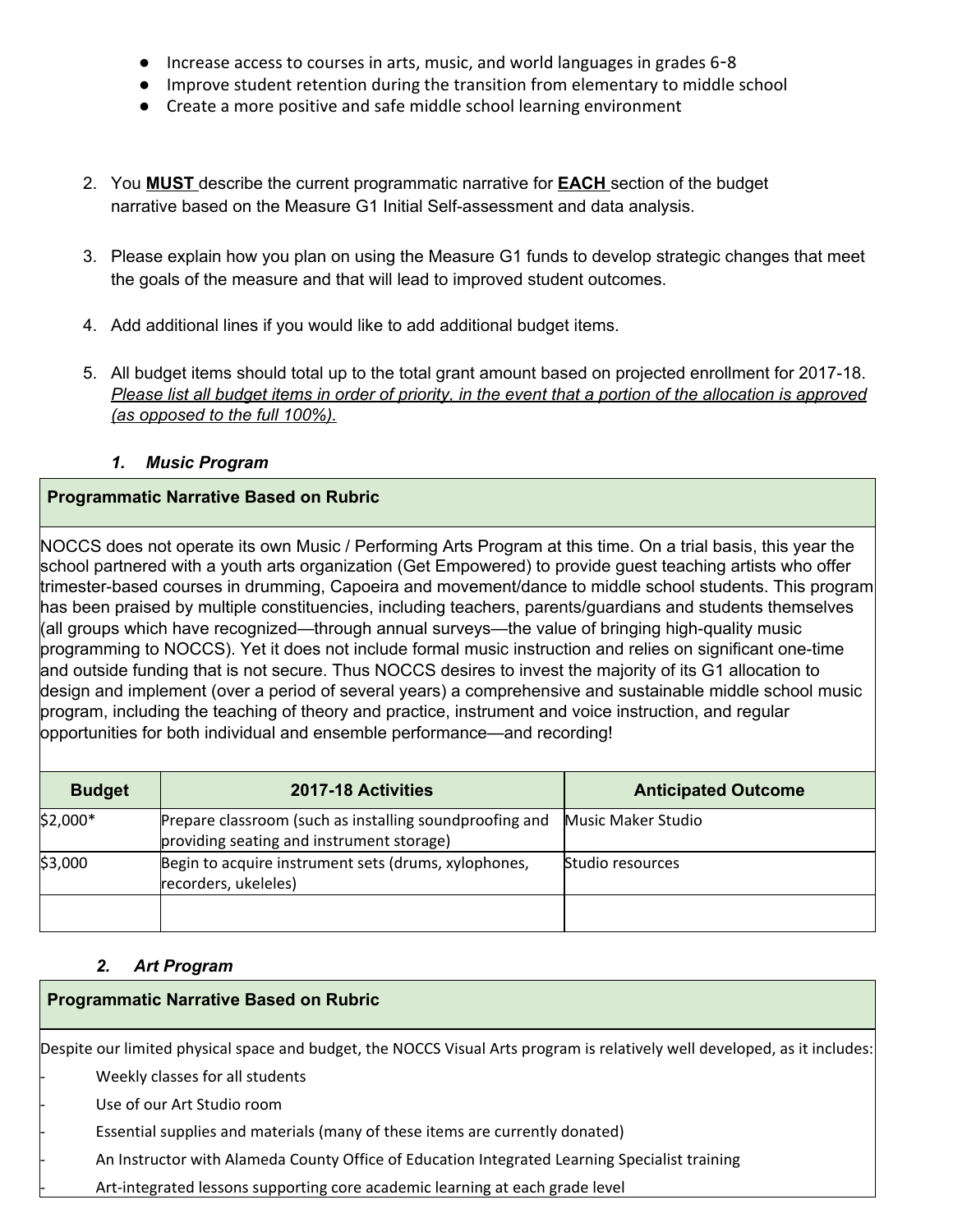- Opportunities for exhibiting work, including displays throughout the building and 2-3 events per year

However, our current budget only allocates \$3/student for materials, the Studio needs updated technology, and our Art Teacher would benefit from additional professional development opportunities, specifically access to best practices in Art teaching and curriculum design and development.

| <b>Budget</b> | 2017-18 Activities                                                                                                                                            | <b>Anticipated Outcome</b>                                                                                                                                                 |
|---------------|---------------------------------------------------------------------------------------------------------------------------------------------------------------|----------------------------------------------------------------------------------------------------------------------------------------------------------------------------|
| $1,000*$      | Incrase Art materials budget to \$15/student                                                                                                                  | Students will gain a deeper understanding of<br>art history, concepts and making through<br>the application of a full variety of materials<br>in art lessons and projects. |
| \$500         | Provide art instructor with a least one professional<br>workshop and release time to meet with an experienced<br>highly regarded colleague at another school. | Improved curriculum design and teaching<br>pedagogy.                                                                                                                       |
|               |                                                                                                                                                               |                                                                                                                                                                            |

#### *3. World Language Program*

#### **Programmatic Narrative Based on Rubric**

The NOCCS World Languages Program currently offers Introductory Spanish as a two period per week Elective, taught by a teacher already on staff who is bilingual. As a school with a small bilingual student population, with annual parent/guardian survey results prioritizing Core Academics, Art and Music over language instruction, we are not prepared to invest significantly in this area at this time. However, given the limits of a minimal annual budget for this course, a one-time purchase of a textbook series and associated resources would clearly support teacher instruction and student learning.

| <b>Budget</b> | 2017-18 Activities                                                                                         | <b>Anticipated Outcome</b>                                                                                                                                |
|---------------|------------------------------------------------------------------------------------------------------------|-----------------------------------------------------------------------------------------------------------------------------------------------------------|
| $$1,000*$     | Purchase Realidades Spanish Curriculum, including<br>textbooks, workbooks, online access and teacher guide | Incorporating these resources will lead t<br>higher Spanish proficiency and greater<br>student interest and enrollment in the<br>Spanish Elective course. |
|               |                                                                                                            |                                                                                                                                                           |
|               |                                                                                                            |                                                                                                                                                           |

#### *4. 5th to 6th Grade Enrollment Retention*

#### **Programmatic Narrative Based on Data Analysis**

NOCCS typically retains 19 to 21 of its 27 students from 5th to 6th grade. Last year's retention rate was lower than average, with only 16 students returning for 6th grade. We believe this was due primarily to a high rate of teacher turnover in the Middle School (2 of our 4 Lead Teachers are new); with a lack of parent education about the programmatic differences and benefits of our Grades 6-7-8 program as a secondary factor. With departed staff being replaced by much more experienced teachers (each with a min. 5 years of previous lead teaching), and with several outreach efforts (parent and student tours) implemented earlier in the re-enrollment cycle, we project that retention rates will return to typical levels for the 2017-18 school year.

| <b>Budget</b> | 2017-18 Activity | <b>Anticipated Outcome</b> |
|---------------|------------------|----------------------------|
|               | None             | <b>NA</b>                  |
|               |                  |                            |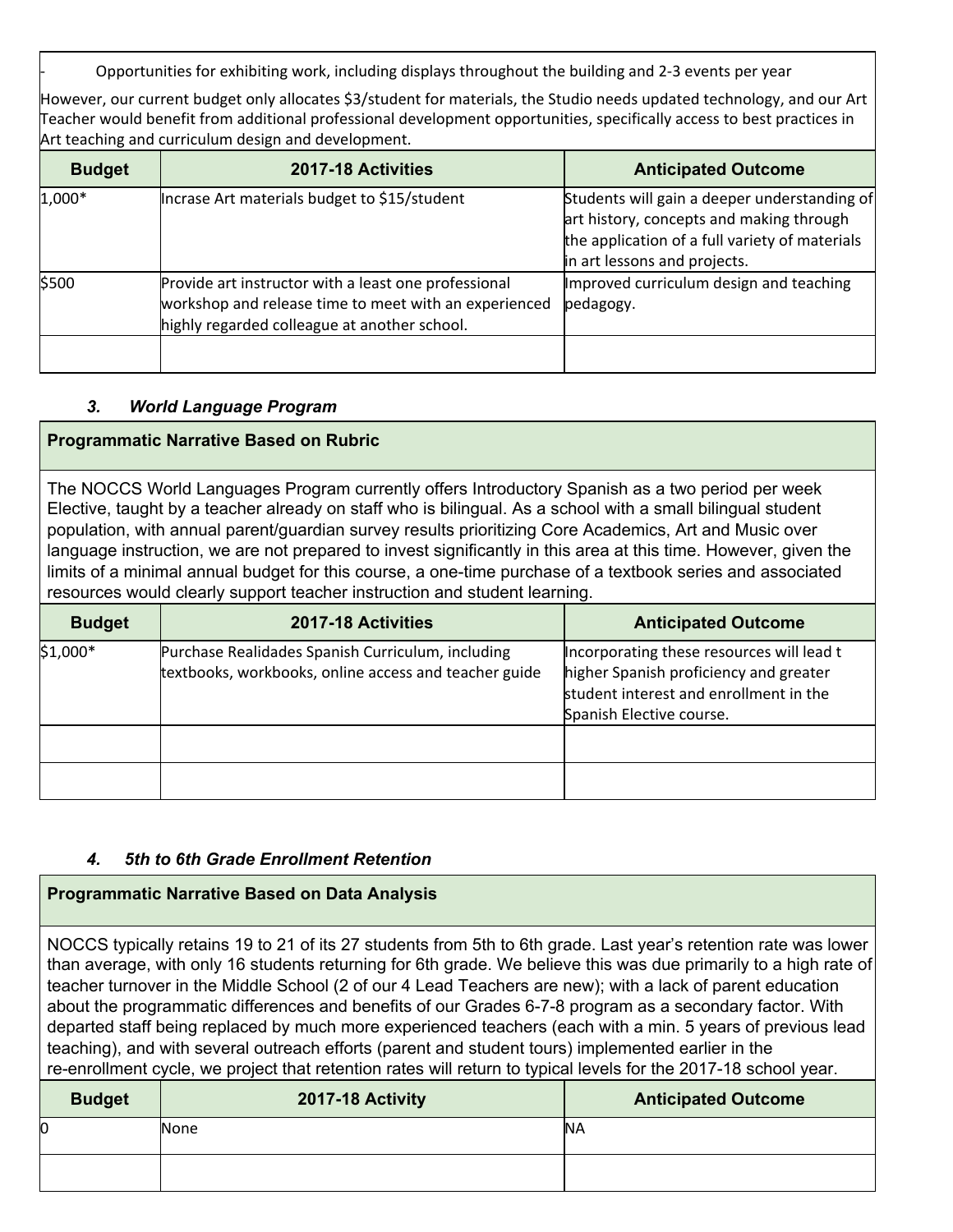## *5. Safe and Positive School Culture*

### **Programmatic Narrative Based on Data Analysis**

Since its inception, NOCCS has developed its own social-emotional curriculum designed to create a positive school climate that supports academic achievement. Known as Peacemaking, this program is a dynamic set of shared and intentional strategies, lessons, procedures, protocols, terms and language. The term that unifies our Peacemaking approaches is "REAL", which stands for:

 $R$  = Respect $\Box$ 

 $E =$ Equitable $\square$ 

A = Accountable and an Ally

 $L =$  Leadership

We "make it REAL" at NOCCS by explicitly talking/reading about, modeling, teaching and practicing these words, what they mean, and how our actions bring them to life.

As our Middle School grew from our Elementary Program, so too has Peacemaking been adapted from elements originally created for younger students. As such, and based on constituent feedback that Middle School Peacemaking is not as coherent, consistent and clearly communicated, we intend to update our Middle School model to reflect best practices in conflict resolution and conduct/restorative justice for this specific age group. One measure of our success will be when 90% or more of our students and families respond in agreement to the two questions shown above (in the Data Analysis Section).

| <b>Budget</b> | 2017-18 Activity                                    | <b>Anticipated Outcome</b>        |
|---------------|-----------------------------------------------------|-----------------------------------|
| \$500         | Provide stipend for a Teacher to lead initiative to | Revised Middle School Peacemaking |
|               | research, revise and republish.                     | Curriculum                        |
|               |                                                     |                                   |
|               |                                                     |                                   |

Please submit this application by Friday, August 4 to Mark Triplett, at [mark.triplett@ousd.org](mailto:mark.triplett@ousd.org) and Cc Linda Pulido-Esquivel at [linda.esquivel@ousd.org.](mailto:linda.esquivel@ousd.org)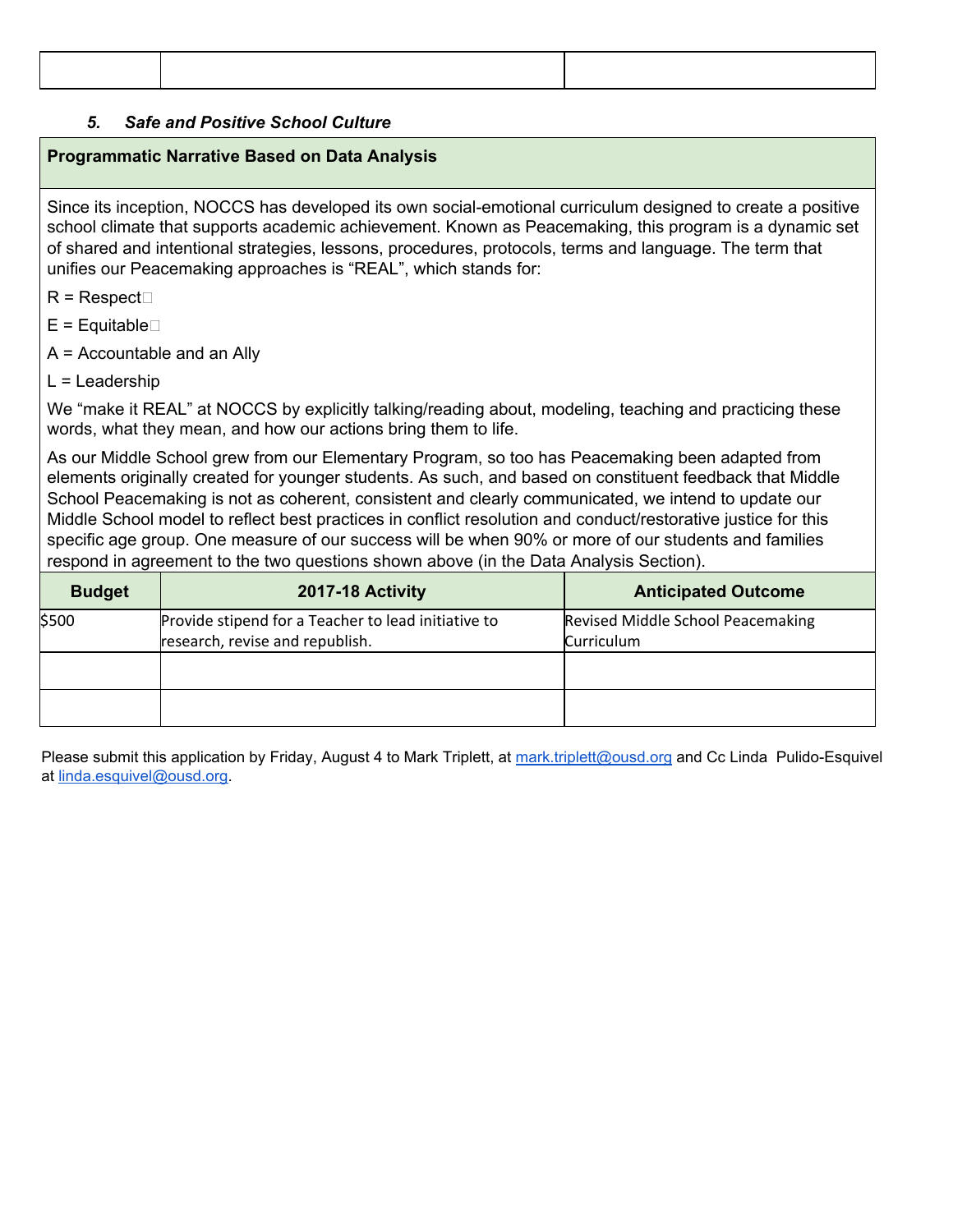Agendas / Notices of NOCCS Community and Staff Engagement Meetings Re: MeasureG1

# **(see bold blue text)**

## **3/31/17 ADMIN LEADERSHIP RETREAT**

Quick Updates: 5 MIN

- Nicole starts 4/10 with 4-5.

- EdTech data piece will be coming in regarding socio-emotional documentation and data collection.

- Food audit will be coming in to support our independent food regulation set up.

- Office Closed- Looking into getting Blue Iris.

Wrapping up 2016-2017: Misc items 5 MIN

- Week of 4/24: 26-28 Ajani at the EdLoc event

- CAST testing- Starting April 25th: 5th and 8th. Mornings are testing. Middle school needs abbreviated schedule.

- SBAC Testing- Starting May 1st (considering that May Day is May 1st), ending May 30th

- Get Empowered- no drumming for the three weeks

- PE Testing- Must be done at by May 31st. 5th grade on Fridays there no SBAC testing.

- Woolman- thinking of parents that can come- Sharon B, Wendy Mayr, Jai's mom and dad

- Spring Recital- May 25th, Mack's play will perform at the recital (Krea to talk to Mack)

Wrapping up 2016-2017: Events 10 MIN

- 8th/7th to Destiny- Mack and Annette to accompany

- Board retreat: Being planned, not sure who will be invited (poss David).

- Exhibition night- David takes on scheduling, Cori takes lead on content,

- Spirit week or month?Leadership organized

- Step Up Ceremony- recess schedule, for Tuesday

- Graduation- Legacy Award recipients

- Teacher/Staff Happy Hour- June 9th and possibly

- Clean drive up and get rid of old plans for events (end of the year) add MASTER to originals

- Field Trip- Thursday June 15th, Doyle Hollis 2-7, Jr. Coaches and Ms. Tara, dismissed from their spot.

- 8th grade trip- Stephen to attend, determine the time

- Staff close-out: 9-10a meet up, 10-3p clean up rooms and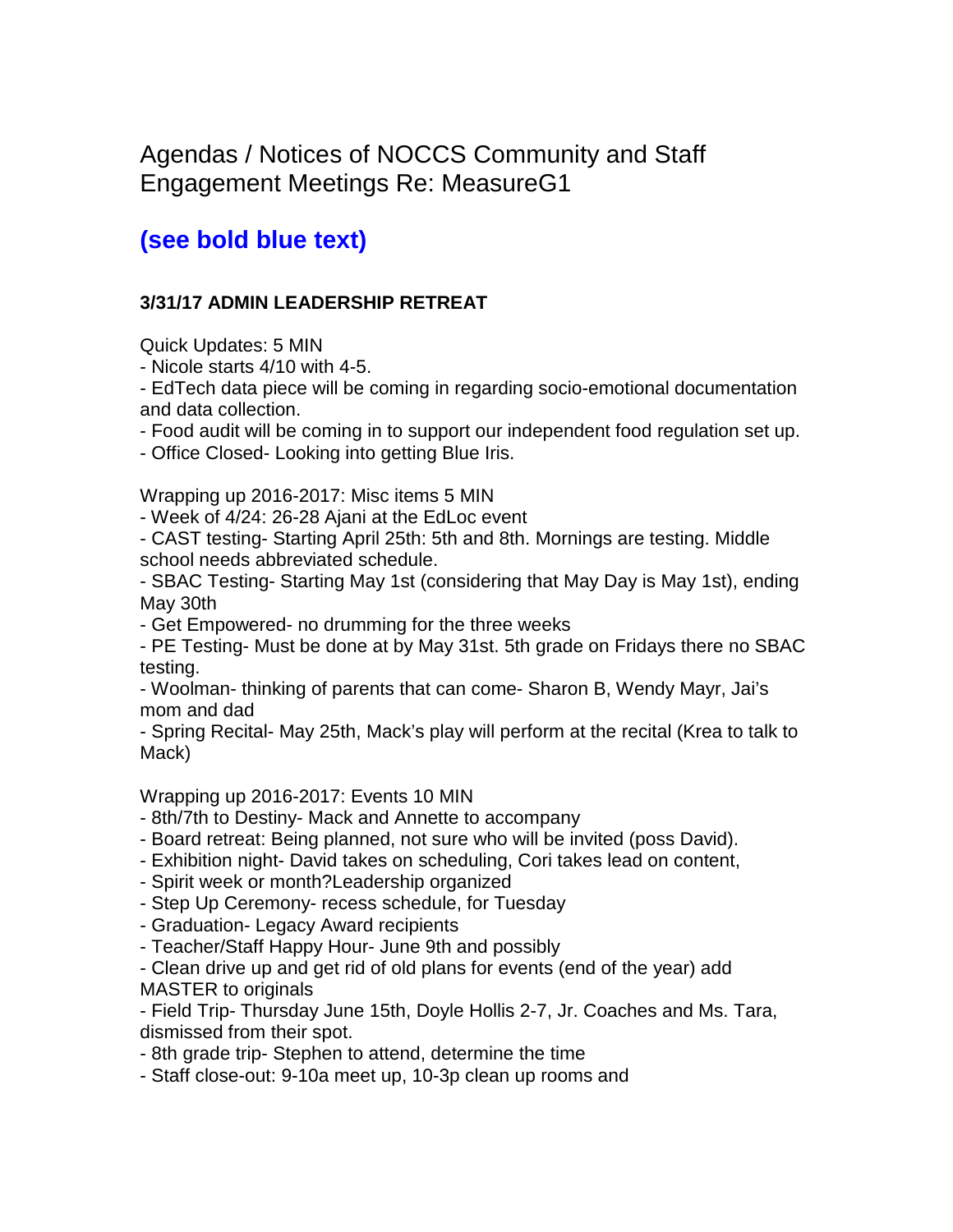- Go Girls Moves in the 17th and starts the 19th, MPR, Rm 9, Rm 6 Thingamajigs moves in on 19th, uses rm 1

- We will begin prepping teachers for end of the year activities, May 1st week pd

## **Measure G1 proposal: including music 15 MIN - See all documents in Drive / Grants / Measure G1**

Board Deliverables: State of School follow-up, including Survey results 10 MIN

Powerschool-Tri 3 5 MIN

- Class Schedule (confirm today)
- Class Rosters (confirm by ?)
- Taking Attendance every period (start April 10?)

## **4/11/17 E-Blast Announcements**

**People United Can Never Be Divided! Come to the last FTO Community Meeting of the year, THIS THURSDAY 6 PM.** The topic will be Activism, with our very own Activist and Advocate, **Mia Birdsong**, who advocates for strong communities and the self-determination of everyday people. Her 2015 Ted talk, ["The story we tell about poverty isn't true"](https://www.ted.com/talks/mia_birdsong_the_story_we_tell_about_poverty_isn_t_true?language=en) has been viewed more than 1.5 million times and published in the Stanford Social Innovation Review, Slate, Salon and On Being. **We will also share information and collect feedback regarding newly**  available middle school funding (Measure G1). Childcare available, sign up in the Atrium.

**6 PM Social & Brown bag dinner (bring your own) 6:30 Session** 

**Coffee and Conversation 8:30 AM THIS Friday, April 14** Missed State of the School? **Want to give input on the use of newly available middle school enrichment funding? (Measure G1)** Join Mr. Ajani for this as well as general Q&A and discussion. *All welcome!* **& discussion**